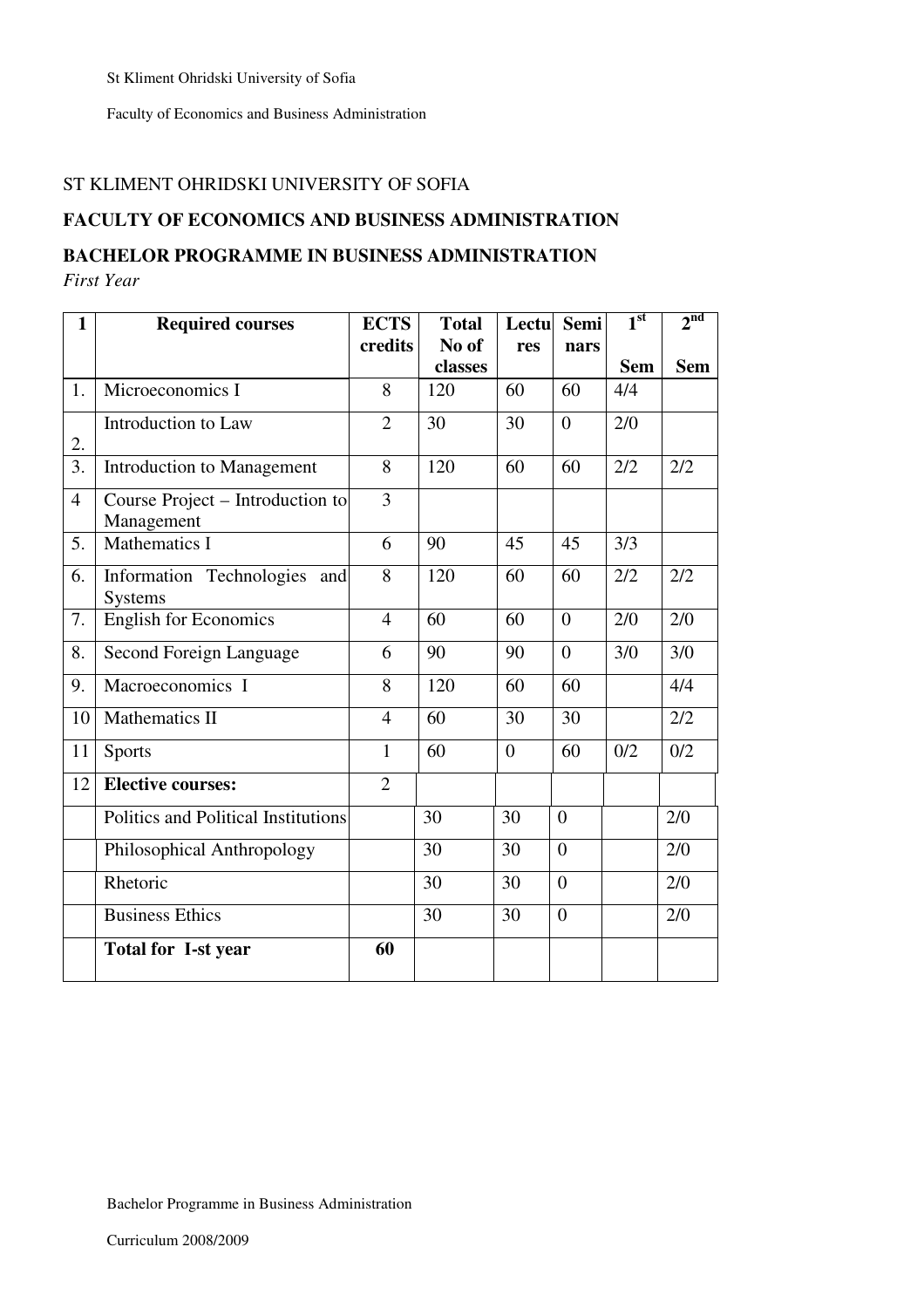Faculty of Economics and Business Administration

# *Second year*

|    | <b>Required courses</b>              | <b>ECTS</b>    | <b>Total</b> | Lectu | Semi             | 3 <sup>rd</sup> | 4 <sup>th</sup> |
|----|--------------------------------------|----------------|--------------|-------|------------------|-----------------|-----------------|
|    |                                      | credits        | No of        | res   | nars             |                 | <b>Sem</b>      |
|    |                                      |                | classes      |       |                  | <b>Sem</b>      |                 |
| 13 | Money, Banking and Financial         | $6 + 5$        | 90           | 60    | 30               | 4/2             |                 |
|    | Markets + Case Study                 |                |              |       |                  |                 |                 |
| 14 | <b>Statistics</b>                    | 8              | 120          | 60    | 60               | 4/4             |                 |
| 15 | Civil Law                            | $\overline{4}$ | 60           | 30    | 30               | 2/2             |                 |
| 16 | Databases in Management              | 8              | 120          | 60    | 60               | 2/2             | 2/2             |
|    |                                      |                |              |       |                  |                 |                 |
| 17 | Theory of Accounting + Case          | $6 + 3$        | 90           | 30    | 60               |                 | 2/4             |
|    | Study                                |                |              |       |                  |                 |                 |
| 18 | <b>Commercial Law</b>                | $\overline{4}$ | 60           | 60    | $\overline{0}$   |                 | 4/0             |
| 19 | <b>Economic Statistics</b>           | $\overline{4}$ | 60           | 60    |                  |                 | 4/0             |
| 20 | <b>Business English</b>              | $\overline{4}$ | 60           | 60    | $\boldsymbol{0}$ | 2/0             | 2/0             |
|    |                                      |                |              |       |                  |                 |                 |
| 21 | Second Foreign Language              | 6              | 90           | 90    | $\theta$         | 3/0             | 3/0             |
| 22 | <b>Elective courses</b>              | $\overline{2}$ |              |       |                  |                 |                 |
|    | Ecology and Environment              |                | 30           | 30    | $\overline{0}$   |                 | 2/0             |
|    | <b>Economic Psychology</b>           |                | 30           | 30    | $\overline{0}$   |                 | 2/0             |
|    | Economic<br>Thinking                 |                | 30           | 30    | $\overline{0}$   |                 | 2/0             |
|    | <b>Untraditional Applications</b>    |                |              |       |                  |                 |                 |
|    | <b>English for Business Meetings</b> |                | 30           | 30    | $\theta$         |                 | 2/0             |
|    | (LCCI International qualifications)  |                |              |       |                  |                 |                 |
|    | Business Ethics (in German)          |                |              |       |                  |                 |                 |
|    | <b>Sports</b>                        |                | 60           |       | 60               | 0/2             | 0/2             |
|    | <b>Total</b>                         | 60             |              |       |                  |                 |                 |

Bachelor Programme in Business Administration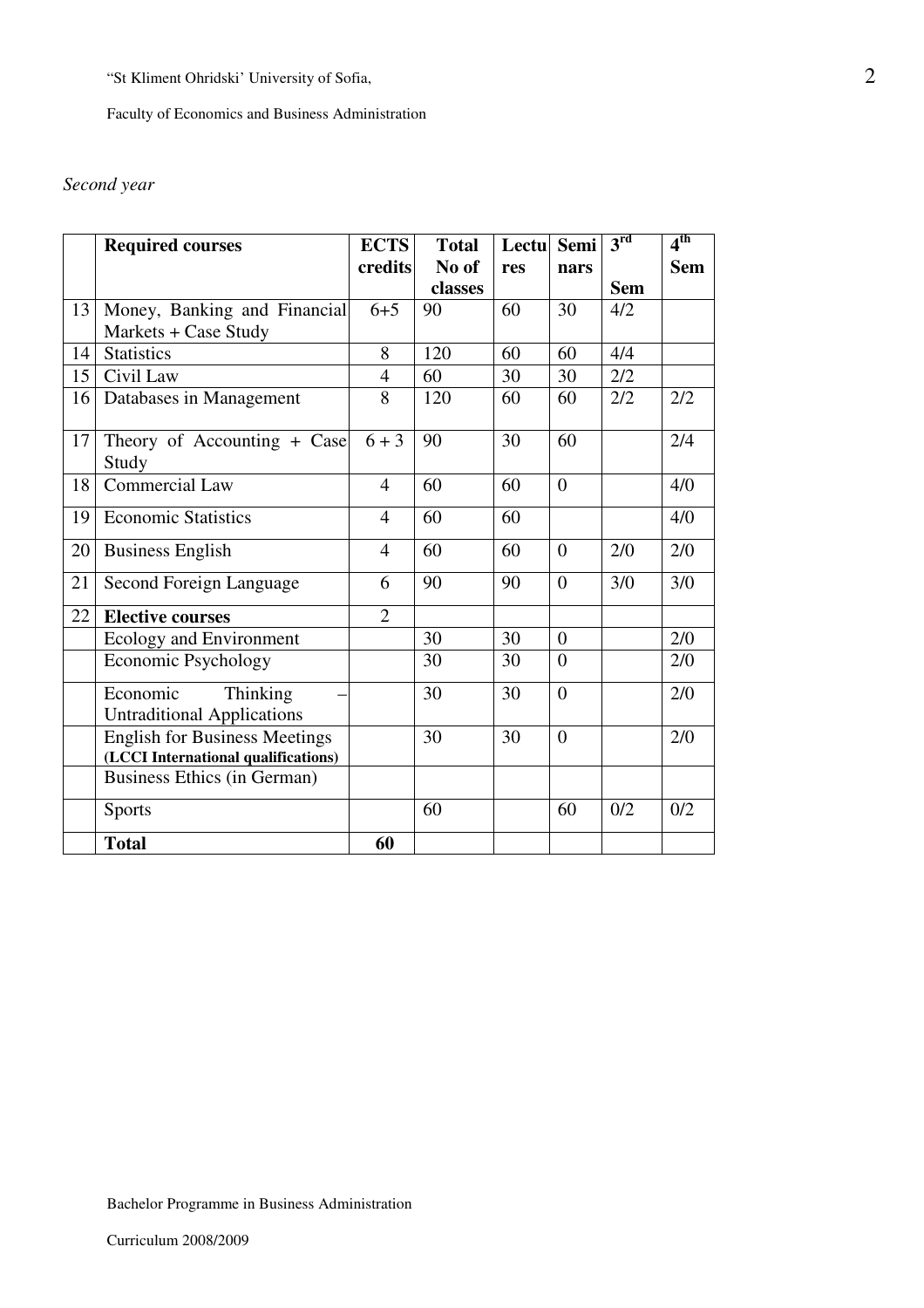Faculty of Economics and Business Administration

# *Third year*

|    | <b>Required courses</b>                                             | <b>ECTS</b>    | <b>Total</b>                    | Lectu Semi     |                  | 5 <sup>th</sup> | $6^{\text{th}}$ |
|----|---------------------------------------------------------------------|----------------|---------------------------------|----------------|------------------|-----------------|-----------------|
|    |                                                                     | credits        | N <sub>0</sub><br><sub>of</sub> | res            | nars             | <b>Sem</b>      | <b>Sem</b>      |
|    |                                                                     |                | classes                         |                |                  |                 |                 |
| 23 | <b>Public Finance</b>                                               | 8              | 120                             | 60             | 60               | 4/4             |                 |
| 24 | <b>Financial Accounting</b>                                         | 6              | 90                              | 60             | 30               | 4/2             |                 |
| 25 | Quantitative<br>Methods<br>in<br>Management                         | $\overline{4}$ | 60                              | 30             | 30               | 2/2             |                 |
| 26 | <b>International Economics</b>                                      | $\overline{4}$ | 60                              | 60             | $\theta$         |                 | 4/0             |
| 27 | Econometrics                                                        | $\overline{4}$ | 60                              | 45             | 15               |                 | 3/1             |
| 28 | Business Planning and Control<br>+ Course Work                      | $6 + 3$        | 90                              | 30             | 60               |                 | 2/4             |
| 29 | International<br>Accounting<br><b>Standards</b>                     | 3              | 45                              | 45             | $\theta$         |                 | 3/0             |
| 30 | for<br>Finance<br>English<br>and<br><b>Banking</b>                  | $\overline{4}$ | 60                              | 60             | $\overline{0}$   | 2/0             | 2/0             |
| 31 | <b>Second Foreign Language</b>                                      | 6              | 90                              | 90             | $\overline{0}$   | 3/0             | 3/0             |
| 32 | <b>Elective courses</b>                                             | $\overline{2}$ |                                 |                |                  |                 |                 |
|    | Psychology of Advertising                                           |                | 30                              | $\overline{0}$ | $\overline{0}$   |                 | 2/0             |
|    | <b>English for Marketing</b><br>(LCCI International Qualifications) |                | 30                              | $\overline{0}$ | $\overline{0}$   |                 | 2/0             |
|    | Marketing Practice in<br>Small<br>Firms                             |                | 15                              | 15             | $\boldsymbol{0}$ | 1/1             | 1/1             |
|    | <b>Advertising Basics</b>                                           |                | 30                              | $\overline{0}$ | $\theta$         |                 | 2/0             |
|    | <b>Decision Support Systems</b>                                     |                | 30                              | $\overline{0}$ | $\overline{0}$   |                 | 2/0             |
|    | Internship - coursework                                             | $5 + 5$        | 30 days                         |                |                  |                 |                 |
|    | Total for 3-rd year                                                 | 60             |                                 |                |                  |                 |                 |

Bachelor Programme in Business Administration